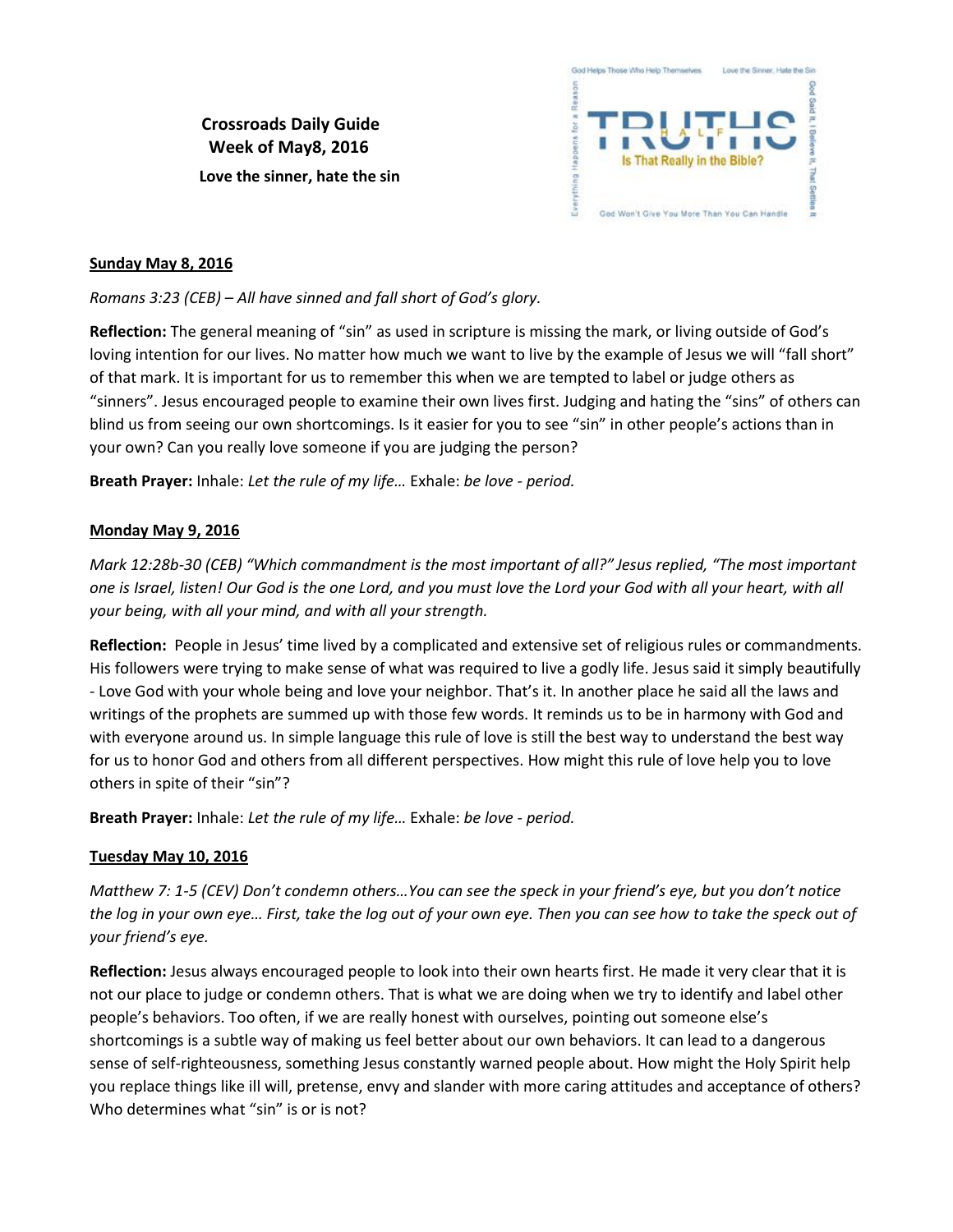**Breath Prayer:** Inhale: *Let the rule of my life…* Exhale: *be love – period.* 

## **Wednesday May 11, 2016**

*Matthew 5:43-45 (CEB) You have heard that it was said, You must love your neighbor and hate your enemy. But I say to you, love your enemies and pray for those who harass you so that you will be acting as children of your Father who is in heaven. He makes the sun rise on both the evil and the good and sends rain on both the righteous and the unrighteous.*

**Reflection:** Jesus was really clear in his teaching that we are to love *everyone*. In this scripture he shows us that God makes the sun rise on both the evil and the good. The rain falls on everyone equally not based on his or her behavior. If God can treat people the same, then we must be willing to love in the same kind of broad and expansive way. Who are the most difficult people for you to love - i.e. different class, different nationality, different religion, different politics, etc.? How do you feel about Jesus saying that the rain falls on all people the same? How does that saying have practical implication for your life today?

**Breath Prayer:** Inhale: *Let the rule of my life…* Exhale: *be love - period.*

# **Thursday May 12, 2016**

*Philippians 4:8 (CEB) …brothers and sisters, if anything is excellent and if anything is admirable, focus your thoughts on these things: all that is true, all that is holy, all that is just, all that is pure, all that is lovely, and all that is worthy of praise.* 

**Reflection:** This sentence, hate the sinner, is counter to the Biblical teaching of where we are to focus our attention. Read through the verse above again slowly. In light of your own daily experience would you say you focus most of your attention on what is excellent, admirable, true, holy, just, pure, lovely and worthy of praise? We are bombarded hourly with negative and violent words and images in all forms of media. It is really difficult to take the responsibility for what gets our attention. We can chose to allow our eyes, our minds and our hearts to be flooded with the negative, but we can also chose not to allow ourselves to be drawn into the flood of negativity with which we are constantly bombarded. This is why spiritual practices like: centering prayer, mindfulness, silence and solitude are so important to practice regularly. What practices do you engage to help redirect your brain from negative judgment to a more positive focus of your thoughts? You might want to check out<http://www.themindfulchristian.net/>

**Breath Prayer:** Inhale: *Let the rule of my life…* Exhale: *Be love - period.*

# **Friday May 13, 2016**

*John 8:10 - 11 Jesus stood up and asked her, "Where are your accusers? Isn't there anyone left to accuse you?" "No sir", the woman answered. Then Jesus told her, "I am not going to accuse you either. You may go now, but don't sin anymore".*

**Reflection:** A woman who was caught in the act of adultery was brought to Jesus with the goal of having Jesus condemn her and approve of her being stoned to death. Notice only the woman was brought to Jesus. There was no condemnation of the man who was with her. Jesus disappointed the pious ones who brought the woman to him by asking them to reflect on their own lives and if there was one among them who had never sinned. If so the person was free to throw the first stone. Of course there was no one there who had never sinned. In this story Jesus gives us the model for responding. Before we label someone else as a "sinner", we should look into our own hearts. Judge not. Love all of our neighbors as we love ourselves. Knowing that there